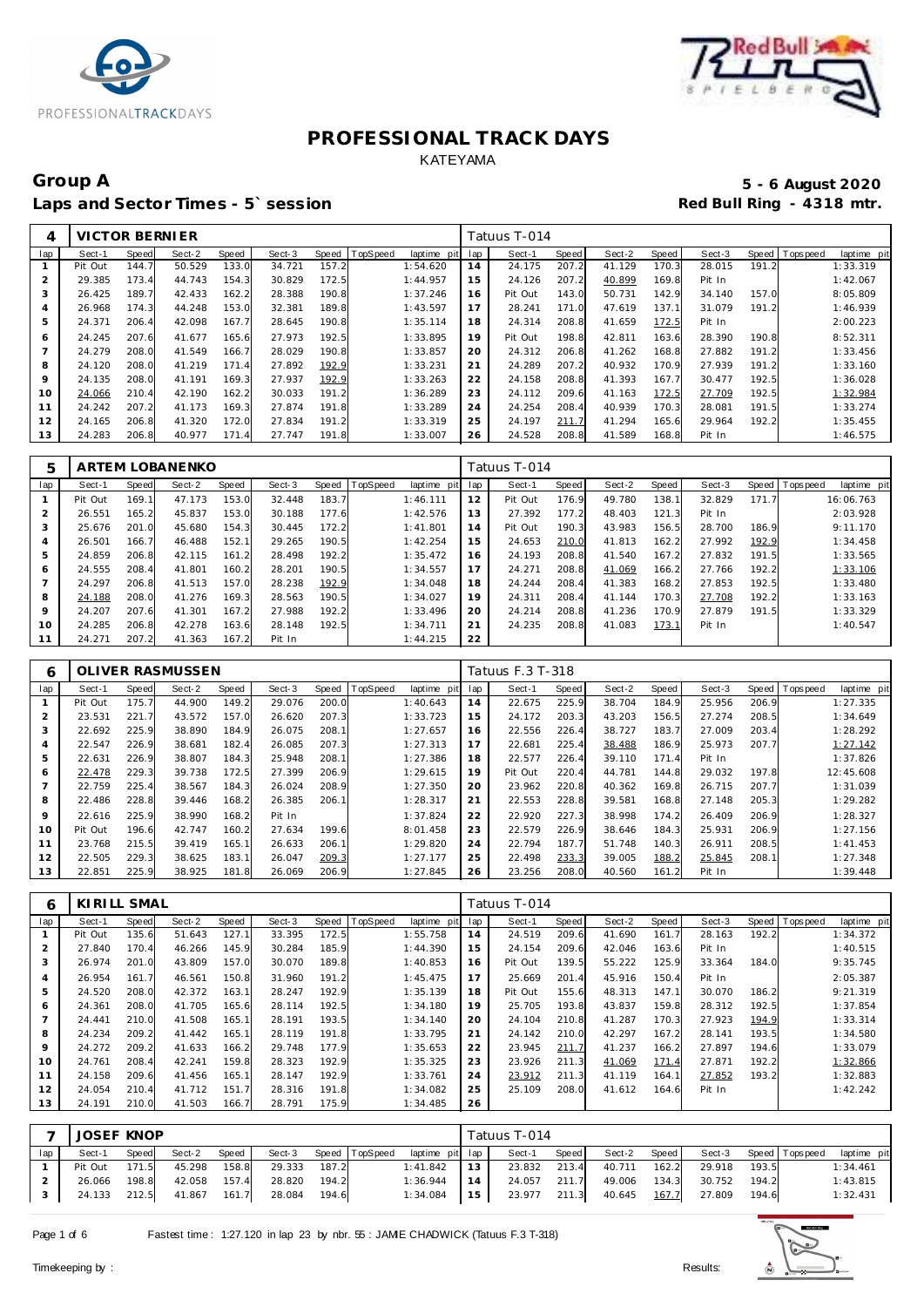



# Group A 5 - 6 August 2020<br>
Laps and Sector Times - 5`session **1990 and Sector Times - 5`session**

### Laps and Sector Times - 5' session

|    | 24.013  | 212.5 | 41.227 | 163.6 | 28.029 | 195.7 | 1:33.269 | 16        | 24.039  | 211.3 | 40.895 | 167.7 | Pit In |       | 1:40.480  |
|----|---------|-------|--------|-------|--------|-------|----------|-----------|---------|-------|--------|-------|--------|-------|-----------|
|    | 23.997  | 212.5 | 40.741 | 162.2 | 27.703 | 195.3 | 1:32.441 |           | Pit Out | 165.2 | 44.496 | 159.3 | 29.774 | 191.8 | 15:04.333 |
|    | 23.883  | 212.9 | 41.443 | 159.8 | 27.747 | 195.7 | 1:33.073 | 18        | 24.500  | 209.2 | 41.458 | 161.2 | 29.425 | 194.9 | 1:35.383  |
|    | 23.845  | 212.5 | 40.560 | 165.6 | 27.641 | 196.4 | 1:32.046 | 19        | 24.000  | 213.8 | 41.863 | 146.7 | 32.675 | 191.2 | 1:38.538  |
| 8  | 23.815  | 212.9 | 42.219 | 153.4 | Pit In |       | 1:40.867 | <b>20</b> | 24.011  | 214.6 | 40.581 | 162.7 | 27.808 | 194.9 | 1:32.400  |
|    | Pit Out | 204.0 | 41.462 | 162.2 | 28.455 | 190.1 | 6:28.513 | 21        | 23.813  | 214.2 | 40.391 | 164.6 | 27.411 | 195.3 | 1:31.615  |
| 10 | 24.528  | 210.4 | 41.092 | 154.3 | 27.893 | 194.6 | 1:33.513 | 22        | 23.693  | 215.5 | 40.605 | 167.2 | 27.622 | 196.4 | 1:31.920  |
|    | 24.121  | 210.4 | 40.623 | 163.1 | 27.697 | 194.9 | 1:32.441 | -23       | 23.738  | 215.5 | 42.174 | 159.8 | Pit In |       | 1:40.827  |
|    | 23.903  | 212.1 | 40.788 | 162.2 | 27.726 | 194.2 | 1:32.417 | 24        |         |       |        |       |        |       |           |

| 8              | CENYU HAN |       |        |       |        |       |          |             |     | Tatuus T-014 |       |        |       |        |       |                |             |
|----------------|-----------|-------|--------|-------|--------|-------|----------|-------------|-----|--------------|-------|--------|-------|--------|-------|----------------|-------------|
| lap            | Sect-1    | Speed | Sect-2 | Speed | Sect-3 | Speed | TopSpeed | laptime pit | lap | Sect-1       | Speed | Sect-2 | Speed | Sect-3 |       | Speed Topspeed | laptime pit |
|                | Pit Out   | 128.5 | 48.126 | 150.8 | 31.935 | 181.8 |          | 1:52.268    | 14  | 24.533       | 206.4 | 41.455 | 173.6 | Pit In |       |                | 1:45.943    |
| $\overline{a}$ | 27.630    | 178.6 | 47.194 | 156.1 | 30.114 | 186.9 |          | 1:44.938    | 15  | Pit Out      | 199.5 | 44.041 | 161.7 | 29.354 | 188.5 |                | 6:13.975    |
| 3              | 26.278    | 177.7 | 42.541 | 170.3 | 29.475 | 185.9 |          | 1:38.294    | 16  | 24.834       | 205.6 | 42.221 | 172.0 | 28.561 | 190.1 |                | 1:35.616    |
| $\overline{4}$ | 24.832    | 204.4 | 42.005 | 170.3 | 28.642 | 188.5 |          | 1:35.479    | 17  | 24.591       | 206.8 | 41.637 | 174.8 | 28.287 | 190.8 |                | 1:34.515    |
| 5              | 24.644    | 204.0 | 41.416 | 173.1 | 28.885 | 185.6 |          | 1:34.945    | 18  | 24.581       | 206.8 | 41.484 | 174.8 | 28.348 | 190.8 |                | 1:34.413    |
| 6              | 24.923    | 202.9 | 41.592 | 173.1 | 28.941 | 189.1 |          | 1:35.456    | 19  | 27.448       | 161.2 | 52.317 | 135.3 | Pit In |       |                | 2:09.841    |
| $\overline{7}$ | 24.290    | 206.4 | 41.968 | 170.3 | 28.560 | 188.2 |          | 1:34.818    | 20  | Pit Out      | 200.6 | 43.182 | 173.6 | 28.974 | 191.5 |                | 8:22.269    |
| 8              | 24.626    | 203.3 | 41.213 | 172.5 | 28.597 | 187.5 |          | 1:34.436    | 21  | 24.499       | 194.1 | 43.761 | 169.8 | 28.533 | 191.2 |                | 1:36.793    |
| 9              | 24.522    | 204.4 | 41.320 | 170.3 | Pit In |       |          | 1:47.854    | 22  | 24.289       | 210.0 | 41.950 | 173.1 | 28.152 | 192.5 |                | 1:34.391    |
| 10             | Pit Out   | 200.6 | 42.253 | 167.2 | 28.738 | 188.5 |          | 3:08.494    | 23  | 26.621       | 178.9 | 43.231 | 173.1 | Pit In |       |                | 1:52.408    |
| 11             | 24.768    | 206.0 | 41.391 | 174.8 | 28.388 | 189.8 |          | 1:34.547    | 24  | Pit Out      | 191.3 | 41.867 | 174.8 | 27.983 | 192.2 |                | 2:07.771    |
| 12             | 24.513    | 207.2 | 41.166 | 170.9 | 28.787 | 190.1 |          | 1:34.466    | 25  | 24.253       | 209.2 | 41.132 | 175.9 | 28.318 | 190.8 |                | 1:33.703    |
| 13             | 24.726    | 200.2 | 41.159 | 174.8 | 28.388 | 189.1 |          | 1:34.273    | 26  | 24.900       | 210.4 | 41.843 | 173.1 | Pit In |       |                | 1:46.961    |

|                | <b>JONNY EDGAR</b> |       |        |       |        |       |                |             |     | Tatuus T-014 |       |        |       |        |       |                                    |
|----------------|--------------------|-------|--------|-------|--------|-------|----------------|-------------|-----|--------------|-------|--------|-------|--------|-------|------------------------------------|
| lap            | Sect-1             | Speed | Sect-2 | Speed | Sect-3 |       | Speed TopSpeed | laptime pit | lap | Sect-1       | Speed | Sect-2 | Speed | Sect-3 |       | Speed   Topspeed<br>laptime<br>pit |
|                | Pit Out            | 153.2 | 48.787 | 141.7 | Pit In |       |                | 2:05.524    | 14  | 24.065       | 208.0 | 42.876 | 165.1 | Pit In |       | 1:40.597                           |
| $\overline{2}$ | Pit Out            | 169.1 | 45.342 | 153.8 | 31.253 | 160.5 |                | 2:12.647    | 15  | Pit Out      | 204.4 | 41.181 | 170.3 | 27.731 | 192.5 | 3:01.614                           |
| 3              | 29.364             | 172.1 | 43.831 | 166.2 | 28.814 | 193.9 |                | 1:42.009    | 16  | 24.091       | 208.0 | 41.011 | 170.9 | 27.609 | 193.5 | 1:32.711                           |
| 4              | 24.258             | 208.8 | 41.003 | 172.0 | 27.816 | 194.6 |                | 1:33.077    | 17  | 24.015       | 209.6 | 40.786 | 171.4 | 27.483 | 193.5 | 1:32.284                           |
| 5              | 24.023             | 210.8 | 40.756 | 170.3 | 27.641 | 193.2 |                | 1:32.420    | 18  | 24.192       | 208.0 | 40.877 | 168.8 | Pit In |       | 1:58.494                           |
| 6              | 24.100             | 207.6 | 40.744 | 170.9 | 27.611 | 193.2 |                | 1:32.455    | 19  | Pit Out      | 153.6 | 48.383 | 139.9 | 32.753 | 158.8 | 10:03.046                          |
|                | 24.025             | 208.8 | 40.729 | 170.9 | 27.751 | 194.6 |                | 1:32.505    | 20  | 29.100       | 151.9 | 47.070 | 147.9 | 31.750 | 158.1 | 1:47.920                           |
| 8              | 23.962             | 209.2 | 40.767 | 172.5 | 27.583 | 193.9 |                | 1:32.312    | 21  | 29.594       | 151.5 | 44.512 | 160.2 | 32.197 | 193.9 | 1:46.303                           |
| 9              | 24.107             | 208.0 | 41.037 | 169.8 | Pit In |       |                | 1:38.997    | 22  | 24.128       | 210.8 | 41.031 | 169.8 | 27.403 | 195.3 | 1:32.562                           |
| 10             | Pit Out            | 154.3 | 47.056 | 146.7 | Pit In |       |                | 6:21.450    | 23  | 24.146       | 208.8 | 40.894 | 171.4 | 27.357 | 193.9 | 1:32.397                           |
| 11             | Pit Out            | 169.3 | 45.226 | 155.6 | 30.131 | 192.9 |                | 2:08.605    | 24  | 24.025       | 209.6 | 40.685 | 173.6 | 27.376 | 192.9 | 1:32.086                           |
| 12             | 24.205             | 208.4 | 41.155 | 170.3 | 27.438 | 195.7 |                | 1:32.798    | 25  | 24.033       | 208.8 | 40.783 | 171.4 | Pit In |       | 1:38.025                           |
| 13             | 24.021             | 208.0 | 40.779 | 172.0 | 27.434 | 193.9 |                | 1:32.234    | 26  |              |       |        |       |        |       |                                    |

| 21      | AXEL GNOS |            |        |       |        |       |          |             |     | Tatuus T-014 |       |        |       |        |       |                |             |
|---------|-----------|------------|--------|-------|--------|-------|----------|-------------|-----|--------------|-------|--------|-------|--------|-------|----------------|-------------|
| lap     | Sect-1    | Speed      | Sect-2 | Speed | Sect-3 | Speed | TopSpeed | laptime pit | lap | Sect-1       | Speed | Sect-2 | Speed | Sect-3 |       | Speed Topspeed | laptime pit |
|         | Pit Out   | 164.2      | 47.955 | 130.4 | 31.205 | 184.0 |          | 1:45.748    | 10  | 23.808       | 212.1 | 40.711 | 173.6 | 27.729 | 193.5 |                | 1:32.248    |
|         | 25.841    | 204.0      | 44.952 | 159.8 | 29.373 | 187.2 |          | 1:40.166    |     | 25.314       | 207.6 | 42.519 | 172.0 | Pit In |       |                | 1:45.822    |
| 3       | 24.790    | 205.6      | 41.805 | 167.2 | 28.200 | 192.5 |          | 1:34.795    | 12  | Pit Out      | 191.0 | 48.065 | 141.0 | 31.827 | 150.6 |                | 6:32.087    |
| 4       | 24.184    | 210.4      | 41.234 | 167.2 | 27.956 | 193.5 |          | 1:33.374    | 13  | 27.144       | 207.2 | 43.779 | 164.6 | 29.146 | 192.2 |                | 1:40.069    |
| 5       | 24.007    | 210.4      | 41.027 | 170.3 | 27.810 | 194.6 |          | 1:32.844    | 14  | 24.529       | 208.4 | 45.376 | 159.8 | 28.569 | 190.1 |                | 1:38.474    |
| 6       | 24.048    | 210.8      | 40.905 | 171.4 | 27.767 | 194.9 |          | 1:32.720    | 15  | 24.618       | 208.0 | 45.384 | 163.6 | 28.944 | 186.2 |                | 1:38.946    |
|         | 23.763    | 213.4      | 40.874 | 172.5 | 27.640 | 194.6 |          | 1:32.277    | 16  | 25.056       | 207.2 | 43.346 | 167.7 | 33.037 | 138.1 |                | 1:41.439    |
| 8       | 23.984    | 211<br>1.3 | 40.729 | 172.0 | 27.686 | 194.9 |          | 1:32.399    | 17  | 27.488       | 206.0 | 44.330 | 162.2 | 28.937 | 187.5 |                | 1:40.755    |
| $\circ$ | 23.896    | 212.1      | 40.773 | 172.0 | 27.572 | 193.9 |          | 1:32.241    | 18  | 25.758       | 202.5 |        |       |        |       |                | 19:16.593   |

| 27             |         |       | SEBASTI AN FREYMUTH |       |        |       |          |             |     | Tatuus T-014 |       |        |       |        |       |           |             |
|----------------|---------|-------|---------------------|-------|--------|-------|----------|-------------|-----|--------------|-------|--------|-------|--------|-------|-----------|-------------|
| lap            | Sect-1  | Speed | Sect-2              | Speed | Sect-3 | Speed | TopSpeed | laptime pit | lap | Sect-1       | Speed | Sect-2 | Speed | Sect-3 | Speed | Tops peed | laptime pit |
|                | Pit Out | 163.2 | 45.043              | 150.4 | 29.631 | 183.1 |          | 1:40.049    | 14  | 24.243       | 206.8 | 41.172 | 168.8 | 27.911 | 192.2 |           | 1:33.326    |
| 2              | 26.495  | 173.4 | 42.705              | 154.7 | 28.669 | 189.8 |          | 1:37.869    | 15  | 24.078       | 207.2 | 41.248 | 164.6 | 27.641 | 192.9 |           | 1:32.967    |
| 3              | 24.409  | 206.4 | 41.897              | 159.3 | 28.225 | 190.8 |          | 1:34.531    | 16  | 24.001       | 208.0 | 41.325 | 167.7 | 27.638 | 191.5 |           | 1:32.964    |
| 4              | 24.213  | 209.2 | 41.403              | 157.0 | 28.174 | 192.2 |          | 1:33.790    | 17  | 24.088       | 208.4 | 42.049 | 150.4 | Pit In |       |           | 1:50.501    |
| 5              | 24.255  | 208.8 | 41.219              | 162.2 | 27.825 | 192.5 |          | 1:33.299    | 18  | Pit Out      | 146.7 | 45.816 | 146.3 | 29.315 | 184.0 |           | 9:37.130    |
| 6              | 24.130  | 208.8 | 41.198              | 163.6 | 27.876 | 192.9 |          | 1:33.204    | 19  | 25.279       | 203.7 | 43.107 | 158.4 | 32.159 | 192.5 |           | 1:40.545    |
| $\overline{7}$ | 24.093  | 208.4 | 41.097              | 167.7 | 28.233 | 192.5 |          | 1:33.423    | 20  | 24.202       | 208.0 | 41.322 | 162.7 | 28.836 | 179.7 |           | 1:34.360    |
| 8              | 24.287  | 208.8 | 41.022              | 165.1 | 28.126 | 193.2 |          | 1:33.435    | 21  | 24.590       | 209.2 | 41.191 | 163.1 | 27.857 | 191.8 |           | 1:33.638    |
| 9              | 23.939  | 211.7 | 41.170              | 163.1 | 28.573 | 192.2 |          | 1:33.682    | 22  | 24.211       | 208.0 | 41.078 | 165.6 | 27.814 | 192.2 |           | 1:33.103    |
| 10             | 24.192  | 208.4 | 41.566              | 166.2 | Pit In |       |          | 1:41.654    | 23  | 24.160       | 209.2 | 41.037 | 170.9 | 27.888 | 192.5 |           | 1:33.085    |
| 11             | Pit Out | 191.0 | 44.993              | 151.7 | 29.207 | 184.0 |          | 10:30.248   | 24  | 23.999       | 210.0 | 41.064 | 172.0 | 27.639 | 192.9 |           | 1:32.702    |
| 12             | 25.496  | 196.9 | 41.801              | 159.8 | 28.103 | 193.2 |          | 1:35.400    | 25  | 24.316       | 203.7 | 43.797 | 161.7 | Pit In |       |           | 1:45.494    |

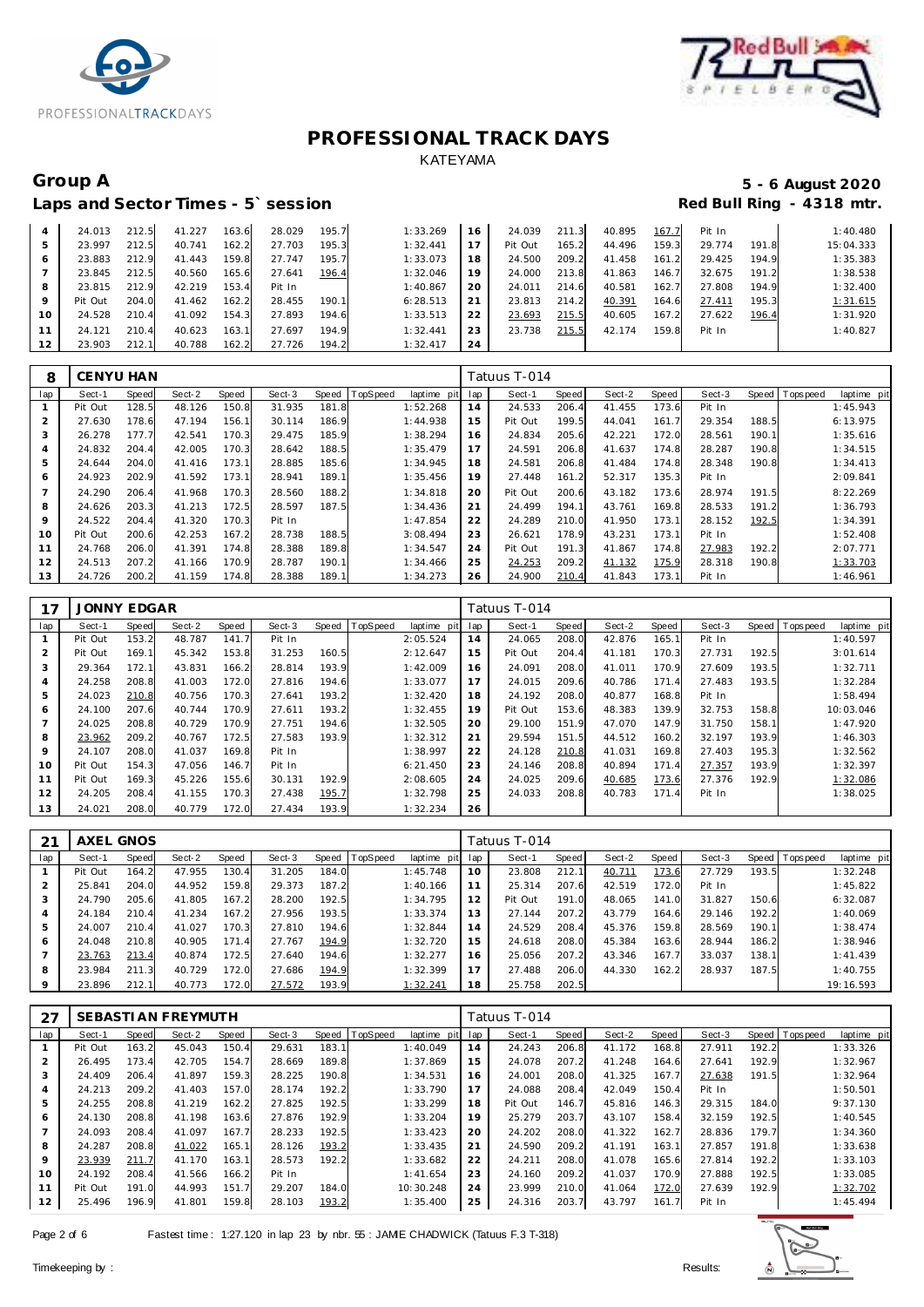



## Laps and Sector Times - 5' session

Group A 5 - 6 August 2020<br>
Laps and Sector Times - 5`session **1990 and Sector Times - 5`session** 

|  |  |  | 13   24.253 206.4   41.523 163.1   27.800 191.5   1:33.576   26 |  |  |  |
|--|--|--|-----------------------------------------------------------------|--|--|--|
|  |  |  |                                                                 |  |  |  |

| 27             | LEV LOMKO |       |        |       |        |       |                |             |     | Tatuus T-014 |       |          |       |        |       |                 |             |
|----------------|-----------|-------|--------|-------|--------|-------|----------------|-------------|-----|--------------|-------|----------|-------|--------|-------|-----------------|-------------|
| lap            | Sect-1    | Speed | Sect-2 | Speed | Sect-3 |       | Speed TopSpeed | laptime pit | lap | Sect-1       | Speed | Sect-2   | Speed | Sect-3 |       | Speed Tops peed | laptime pit |
|                | Pit Out   | 122.1 | 51.204 | 156.5 | Pit In |       |                | 2:14.796    | 13  | 24.512       | 209.6 | 41.988   | 163.6 | 28.699 | 190.8 |                 | 1:35.199    |
| $\overline{2}$ | Pit Out   | 188.7 | 44.623 | 153.8 | 29.617 | 191.2 |                | 3:06.537    | 14  | 24.256       | 211.3 | 41.566   | 168.8 | 28.464 | 191.8 |                 | 1:34.286    |
| 3              | 24.612    | 209.2 | 42.835 | 160.2 | 28.812 | 192.5 |                | 1:36.259    | 15  | 24.272       | 210.8 | 41.620   | 167.2 | 28.148 | 192.9 |                 | 1:34.040    |
| 4              | 24.223    | 212.1 | 41.788 | 161.2 | 28.581 | 191.8 |                | 1:34.592    | 16  | 24.146       | 210.8 | 41.508   | 174.2 | 28.211 | 190.8 |                 | 1:33.865    |
| 5              | 24.439    | 210.4 | 41.743 | 161.7 | 29.020 | 177.9 |                | 1:35.202    | 17  | 27.683       | 124.5 | 1:00.002 | 112.0 | Pit In |       |                 | 2:17.848    |
| 6              | 24.824    | 211.3 | 41.870 | 161.7 | 28.293 | 193.2 |                | 1:34.987    | 18  | Pit Out      | 159.8 | 45.333   | 157.9 | 30.096 | 190.8 |                 | 9:23.484    |
|                | 24.103    | 211.3 | 41.240 | 165.1 | 28.160 | 194.2 |                | 1:33.503    | 19  | 25.034       | 209.6 | 42.136   | 157.0 | 28.390 | 191.5 |                 | 1:35.560    |
| 8              | 24.003    | 212.1 | 41.519 | 165.1 | 28.035 | 193.9 |                | 1:33.557    | 20  | 24.266       | 210.8 | 42.536   | 168.2 | 28.427 | 192.9 |                 | 1:35.229    |
| 9              | 24.191    | 212.1 | 41.758 | 170.3 | 29.215 | 192.9 |                | 1:35.164    | 21  | 24.271       | 210.8 | 41.353   | 167.7 | 28.088 | 192.5 |                 | 1:33.712    |
| 10             | 24.016    | 211.7 | 41.401 | 168.2 | 28.038 | 193.5 |                | 1:33.455    | 22  | 24.630       | 213.8 | 41.787   | 167.2 | 28.080 | 192.9 |                 | 1:34.497    |
| 11             | 24.453    | 211.3 | 42.201 | 156.5 | Pit In |       |                | 1:48.207    | 23  | 24.177       | 211.7 | 41.415   | 166.2 | 28.090 | 193.2 |                 | 1:33.682    |
| 12             | Pit Out   | 192.7 | 42.672 | 166.7 | 28.709 | 188.8 |                | 8:40.887    | 24  | 25.461       | 209.2 | 42.424   | 165.6 | Pit In |       |                 | 1:46.442    |

| 28  |         |              | <b>FRANCESCO BRASCHI</b> |       |        |       |          |             |     | Tatuus T-014 |       |          |       |        |       |                 |             |
|-----|---------|--------------|--------------------------|-------|--------|-------|----------|-------------|-----|--------------|-------|----------|-------|--------|-------|-----------------|-------------|
| lap | Sect-1  | <b>Speed</b> | Sect-2                   | Speed | Sect-3 | Speed | TopSpeed | laptime pit | lap | Sect-1       | Speed | Sect-2   | Speed | Sect-3 |       | Speed Tops peed | laptime pit |
|     | Pit Out | 142.2        | 51.496                   | 154.3 | 29.583 | 187.8 |          | 1:50.808    | 14  | 24.396       | 209.2 | 41.345   | 164.1 | 27.906 | 192.9 |                 | 1:33.647    |
| 2   | 25.242  | 203.7        | 42.998                   | 167.7 | 28.791 | 190.8 |          | 1:37.031    | 15  | 23.991       | 210.4 | 49.625   | 160.2 | 28.280 | 192.2 |                 | 1:41.896    |
| 3   | 25.208  | 206.4        | 42.025                   | 158.8 | 28.672 | 191.2 |          | 1:35.905    | 16  | 24.010       | 211.7 | 41.200   | 165.6 | 28.025 | 190.8 |                 | 1:33.235    |
| 4   | 24.395  | 207.6        | 41.372                   | 167.7 | 28.201 | 192.5 |          | 1:33.968    | 17  | 24.154       | 210.8 | 55.114   | 117.4 | Pit In |       |                 | 2:11.901    |
| 5   | 24.171  | 208.4        | 41.488                   | 167.7 | 27.860 | 192.2 |          | 1:33.519    | 18  | Pit Out      | 202.9 | 43.174   | 165.6 | 28.133 | 191.2 |                 | 9:43.852    |
| 6   | 24.102  | 208.8        | 41.530                   | 108.2 | 30.346 | 191.5 |          | 1:35.978    | 19  | 24.173       | 208.0 | 41.466   | 167.2 | 27.743 | 191.5 |                 | 1:33.382    |
|     | 24.613  | 208.0        | 41.511                   | 165.6 | 28.140 | 193.2 |          | 1:34.264    | 20  | 23.984       | 212.5 | 40.913   | 170.9 | 27.586 | 193.5 |                 | 1:32.483    |
| 8   | 24.210  | 208.8        | 41.149                   | 167.2 | 27.928 | 193.2 |          | 1:33.287    | 21  | 23.873       | 212.1 | 42.280   | 153.4 | 29.172 | 192.5 |                 | 1:35.325    |
| 9   | 24.541  | 208.8        | 42.105                   | 163.6 | 28.174 | 194.9 |          | 1:34.820    | 22  | 23.965       | 210.8 | 41.095   | 169.3 | 27.677 | 192.5 |                 | 1:32.737    |
| 10  | 24.004  | 209.6        | 41.381                   | 164.6 | 27.789 | 192.5 |          | 1:33.174    | 23  | 23.906       | 211.3 | 41.195   | 171.4 | 27.545 | 192.9 |                 | 1:32.646    |
| 11  | 24.112  | 208.4        | 41.289                   | 167.2 | Pit In |       |          | 1:43.439    | 24  | 23.911       | 212.1 | 41.052   | 172.0 | 27.761 | 192.5 |                 | 1:32.724    |
| 12  | Pit Out | 163.4        | 50.295                   | 154.3 | 29.543 | 186.9 |          | 10:27.683   | 25  | 23.946       | 210.4 | 1:02.438 | 157.9 | Pit In |       |                 | 2:04.799    |
| 13  | 28.989  | 154.1        | 45.367                   | 161.7 | 28.431 | 191.5 |          | 1:42.787    | 26  |              |       |          |       |        |       |                 |             |

| 29             |         |       | <b>JUSHUA DUERKSEN</b> |       |        |       |          |             |     | Tatuus T-014 |       |        |       |        |       |                               |
|----------------|---------|-------|------------------------|-------|--------|-------|----------|-------------|-----|--------------|-------|--------|-------|--------|-------|-------------------------------|
| lap            | Sect-1  | Speed | Sect-2                 | Speed | Sect-3 | Speed | TopSpeed | laptime pit | lap | Sect-1       | Speed | Sect-2 | Speed | Sect-3 |       | Speed Topspeed<br>laptime pit |
|                | Pit Out | 167.5 | 46.333                 | 150.0 | 29.549 | 184.3 |          | 1:43.045    | 14  | 24.070       | 209.2 | 40.761 | 167.2 | 27.519 | 193.5 | 1:32.350                      |
| $\overline{2}$ | 25.440  | 185.7 | 42.907                 | 149.6 | 28.917 | 192.2 |          | 1:37.264    | 15  | 24.075       | 209.2 | 40.677 | 169.3 | 27.412 | 194.9 | 1:32.164                      |
| 3              | 24.251  | 208.4 | 41.462                 | 167.2 | 27.782 | 194.2 |          | 1:33.495    | 16  | 24.056       | 210.0 | 40.614 | 171.4 | 27.548 | 194.2 | 1:32.218                      |
| 4              | 24.655  | 208.0 | 41.153                 | 170.3 | 27.694 | 192.9 |          | 1:33.502    | 17  | 24.082       | 210.0 | 40.735 | 169.8 | Pit In |       | 1:36.236                      |
| 5              | 24.254  | 208.8 | 40.657                 | 170.3 | 27.486 | 193.9 |          | 1:32.397    | 18  | Pit Out      | 161.2 | 45.455 | 154.7 | 29.109 | 187.5 | 12:22.380                     |
| 6              | 24.136  | 208.8 | 40.603                 | 170.9 | 27.633 | 194.2 |          | 1:32.372    | 19  | 25.296       | 196.9 | 41.623 | 167.2 | 29.994 | 194.2 | 1:36.913                      |
|                | 23.979  | 208.8 | 40.715                 | 170.3 | 27.549 | 192.2 |          | 1:32.243    | 20  | 24.064       | 210.4 | 41.662 | 169.8 | 28.025 | 195.7 | 1:33.751                      |
| 8              | 24.110  | 209.6 | 40.570                 | 169.3 | 27.374 | 194.2 |          | 1:32.054    | 21  | 24.031       | 211.7 | 40.772 | 170.3 | 27.479 | 194.2 | 1:32.282                      |
| $\circ$        | 23.981  | 209.2 | 40.668                 | 170.3 | Pit In |       |          | 1:43.038    | 22  | 24.084       | 210.4 | 40.537 | 167.7 | 27.600 | 193.9 | 1:32.221                      |
| 10             | Pit Out | 161.9 | 45.431                 | 163.6 | 30.156 | 192.9 |          | 7:57.400    | 23  | 23.909       | 213.4 | 40.633 | 168.2 | 27.376 | 194.2 | 1:31.918                      |
| 11             | 24.083  | 211.7 | 41.107                 | 165.1 | 27.860 | 194.2 |          | 1:33.050    | 24  | 23.984       | 210.8 | 40.597 | 153.0 | 28.029 | 193.9 | 1:32.610                      |
| 12             | 24.413  | 211.7 | 41.004                 | 168.8 | 27.690 | 195.7 |          | 1:33.107    | 25  | 25.526       | 203.3 | 42.252 | 158.8 | Pit In |       | 1:40.589                      |
| 13             | 23.999  | 210.4 | 40.806                 | 170.9 | 27.613 | 194.9 |          | 1:32.418    | 26  |              |       |        |       |        |       |                               |

| 41             | EMIDIO PESCE |       |        |       |        |       |          |                 |     | Tatuus F.3 T-318 |       |        |       |        |       |                               |
|----------------|--------------|-------|--------|-------|--------|-------|----------|-----------------|-----|------------------|-------|--------|-------|--------|-------|-------------------------------|
| lap            | Sect-1       | Speed | Sect-2 | Speed | Sect-3 | Speed | TopSpeed | laptime<br>pitl | lap | Sect-1           | Speed | Sect-2 | Speed | Sect-3 |       | Speed Topspeed<br>laptime pit |
|                | Pit Out      | 136.8 | 49.578 | 147.5 | 32.923 | 117.3 |          | 1:52.945        | 13  | 22.532           | 229.3 | 38.708 | 171.4 | 26.310 | 207.3 | 1:27.550                      |
| $\overline{2}$ | 30.863       | 165.7 | 46.920 | 142.1 | 31.378 | 201.9 |          | 1:49.161        | 14  | 22.408           | 227.8 | 38.739 | 173.6 | 26.514 | 208.1 | 1:27.661                      |
| 3              | 29.146       | 163.7 | 45.484 | 154.7 | 32.451 | 145.2 |          | 1:47.081        | 15  | 22.418           | 231.8 | 38.930 | 174.2 | Pit In |       | 1:35.127                      |
| 4              | 29.113       | 186.7 | 46.167 | 165.6 | 30.334 | 204.2 |          | 1:45.614        | 16  | Pit Out          | 201.0 | 42.783 | 165.6 | 27.517 | 205.7 | 14:49.694                     |
| 5              | 27.908       | 158.8 | 48.612 | 135.7 | 36.867 | 195.7 |          | 1:53.387        | 17  | 23.086           | 227.8 | 41.176 | 169.8 | 28.433 | 206.9 | 1:32.695                      |
| 6              | 29.126       | 181.0 | 50.194 | 134.3 | 32.448 | 136.4 |          | 1:51.768        | 18  | 22.852           | 228.8 | 39.279 | 174.8 | 26.516 | 207.7 | 1:28.647                      |
|                | 29.819       | 157.9 | 44.861 | 150.4 | Pit In |       |          | 1:53.454        | 19  | 22.528           | 231.3 | 39.036 | 165.6 | 26.878 | 208.1 | 1:28.442                      |
| 8              | Pit Out      | 199.5 | 44.002 | 161.2 | 32.813 | 189.5 |          | 7:30.841        | 20  | 22.432           | 231.3 | 39.022 | 172.0 | 26.392 | 206.9 | 1:27.846                      |
| 9              | 27.461       | 154.5 | 52.460 | 170.3 | Pit In |       |          | 1:52.902        | 21  | 22.578           | 230.3 | 38.879 | 171.4 | 26.533 | 207.3 | 1:27.990                      |
| 10             | Pit Out      | 225.0 | 40.095 | 164.6 | 27.086 | 205.7 |          | 1:47.795        | 22  | 22.370           | 230.8 | 38.808 | 176.5 | 26.298 | 206.9 | 1:27.476                      |
| 11             | 22.864       | 227.8 | 39.302 | 168.2 | 26.616 | 206.1 |          | 1:28.782        | 23  | 22.680           | 229.8 | 38.877 | 173.1 | Pit In |       | 1:38.668                      |
| 12             | 22.602       | 228.3 | 39.045 | 172.5 | 26.374 | 207.3 |          | 1:28.021        | 24  |                  |       |        |       |        |       |                               |

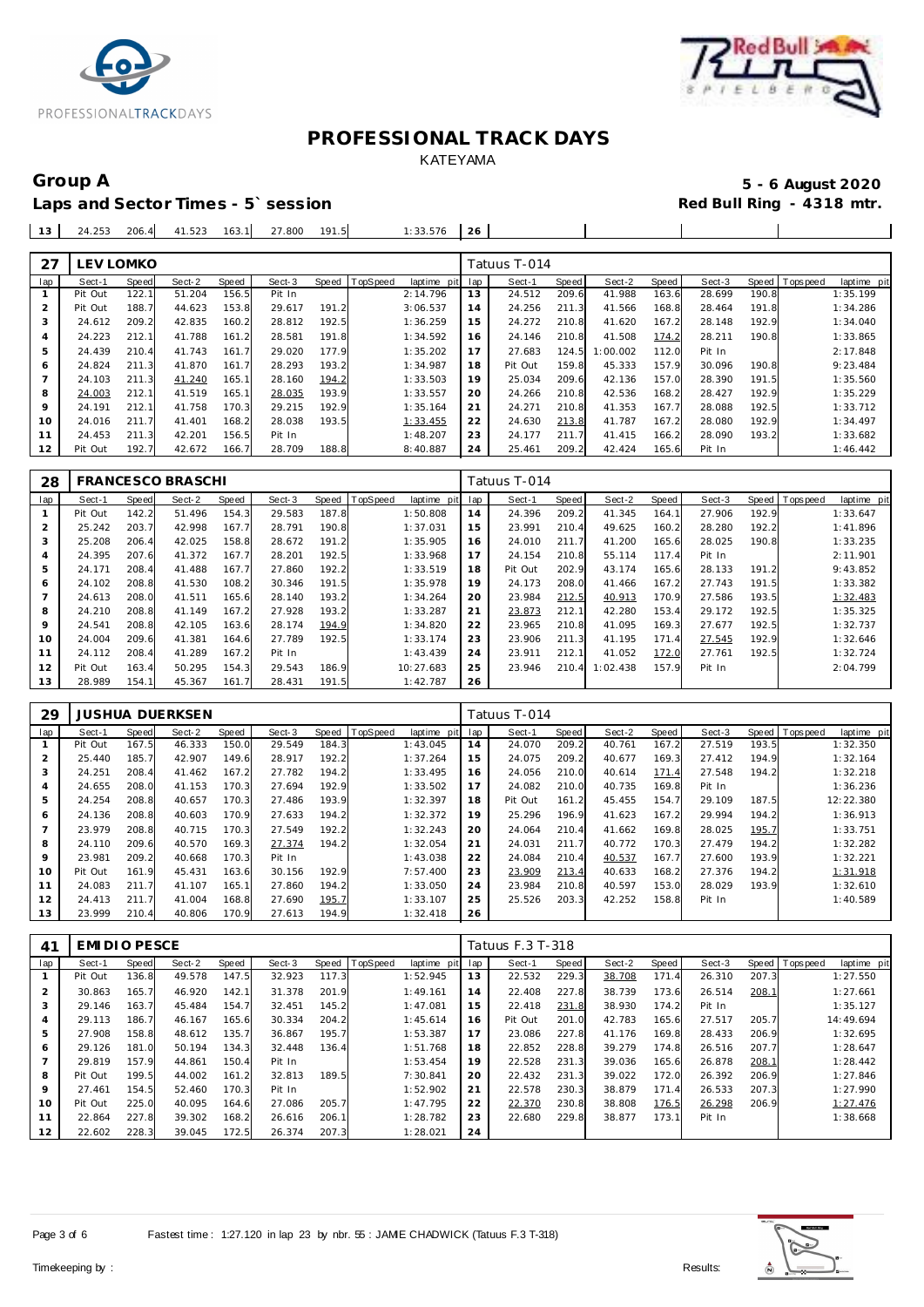



### Group A 5 - 6 August 2020<br>
Laps and Sector Times - 5`session **1990 and Sector Times - 5`session** Laps and Sector Times - 5' session

| 51             | <b>FRANCESCO PIZZI</b> |       |        |       |        |       |          |             |     | Tatuus T-014 |       |        |       |        |       |                 |             |
|----------------|------------------------|-------|--------|-------|--------|-------|----------|-------------|-----|--------------|-------|--------|-------|--------|-------|-----------------|-------------|
| lap            | Sect-1                 | Speed | Sect-2 | Speed | Sect-3 | Speed | TopSpeed | laptime pit | lap | Sect-1       | Speed | Sect-2 | Speed | Sect-3 |       | Speed Tops peed | laptime pit |
|                | Pit Out                | 171.5 | 50.743 | 120.0 | Pit In |       |          | 2:05.684    | 13  | 24.199       | 211.3 | 41.077 | 167.2 | 28.148 | 193.2 |                 | 1:33.424    |
| $\overline{2}$ | Pit Out                | 144.7 | 49.086 | 152.5 | 31.216 | 156.1 |          | 2:20.086    | 14  | 24.175       | 212.1 | 40.824 | 173.6 | 27.661 | 194.2 |                 | 1:32.660    |
| 3              | 28.433                 | 177.7 | 41.902 | 173.7 | 28.189 | 194.6 |          | 1:38.524    | 15  | 23.992       | 210.0 | 40.787 | 175.9 | 27.527 | 194.6 |                 | 1:32.306    |
| $\overline{A}$ | 24.218                 | 210.4 | 40.756 | 177.0 | 27.881 | 193.2 |          | 1:32.855    | 16  | 25.581       | 198.8 | 41.102 | 75.3  | 27.910 | 194.2 |                 | 1:34.593    |
| 5              | 24.203                 | 208.4 | 40.718 | 175.3 | 27.507 | 196.0 |          | 1:32.428    | 17  | 23.886       | 210.8 | 42.204 | 161.7 | Pit In |       |                 | 1:39.705    |
| 6              | 26.491                 | 201.4 | 40.879 | 177.0 | 27.751 | 196.0 |          | 1:35.121    | 18  | Pit Out      | 151.2 | 49.728 | 136.0 | 33.036 | 167.4 |                 | 15:40.742   |
|                | 23.808                 | 212.5 | 40.416 | 175.9 | 27.503 | 195.3 |          | 1:31.727    | 19  | 28.809       | 155.2 | 48.089 | 131.7 | 32.869 | 151.9 |                 | 1:49.767    |
| 8              | 23.872                 | 211.3 | 42.031 | 137.8 | 28.237 | 194.9 |          | 1:34.140    | 20  | 29.655       | 176.0 | 56.161 | 150.4 | 30.032 | 192.2 |                 | 1:55.848    |
| 9              | 23.852                 | 212.5 | 40.715 | 164.6 | Pit In |       |          | 1:38.574    | 21  | 24.181       | 210.8 | 41.027 | 173.1 | 27.548 | 194.9 |                 | 1:32.756    |
| 10             | Pit Out                | 163.2 | 47.410 | 144.4 | 32.510 | 149.4 |          | 3:57.259    | 22  | 23.955       | 211.7 | 40.587 | 178.2 | 27.450 | 195.3 |                 | 1:31.992    |
| 11             | 29.449                 | 160.3 | 47.655 | 138.8 | 32.927 | 149.4 |          | 1:50.031    | 23  | 23.884       | 212.1 | 40.323 | 178.2 | 27.367 | 197.1 |                 | 1:31.574    |
| 12             | 29.344                 | 166.5 | 45.426 | 167.7 | 30.023 | 194.6 |          | 1:44.793    | 24  | 24.003       | 200.6 | 41.967 | 164.6 | Pit In |       |                 | 1:44.884    |

| 52  | JAK CRAWFORD |       |        |       |        |       |          |             |     | Tatuus T-014 |       |        |       |        |       |          |             |
|-----|--------------|-------|--------|-------|--------|-------|----------|-------------|-----|--------------|-------|--------|-------|--------|-------|----------|-------------|
| lap | Sect-1       | Speed | Sect-2 | Speed | Sect-3 | Speed | TopSpeed | laptime pit | lap | Sect-1       | Speed | Sect-2 | Speed | Sect-3 | Speed | Topspeed | laptime pit |
|     | Pit Out      | 161.9 | 51.093 | 137.1 | Pit In |       |          | 2:05.310    | 14  | 23.929       | 210.4 | 40.632 | 174.2 | 27.527 | 194.9 |          | 1:32.088    |
| 2   | Pit Out      | 201.0 | 44.952 | 157.0 | 28.755 | 191.2 |          | 3:21.512    | 15  | 24.010       | 210.0 | 40.550 | 175.3 | 27.603 | 193.9 |          | 1:32.163    |
| 3   | 24.394       | 208.8 | 41.306 | 168.8 | 27.915 | 193.2 |          | 1:33.615    | 16  | 23.954       | 209.2 | 40.563 | 174.2 | 27.512 | 194.6 |          | 1:32.029    |
| 4   | 24.051       | 209.6 | 40.986 | 169.8 | 27.840 | 194.6 |          | 1:32.877    | 17  | 23.960       | 209.6 | 41.422 | 169.8 | 27.628 | 194.9 |          | 1:33.010    |
| 5   | 23.967       | 210.8 | 41.045 | 159.3 | 27.992 | 193.5 |          | 1:33.004    | 18  | 23.796       | 210.4 | 40.503 | 169.8 | Pit In |       |          | 1:38.858    |
| 6   | 23.950       | 209.6 | 40.756 | 170.3 | 27.954 | 193.2 |          | 1:32.660    | 19  | Pit Out      | 160.7 | 47.539 | 136.0 | 32.021 | 171.4 |          | 13:38.491   |
|     | 23.990       | 210.0 | 40.703 | 170.3 | 27.555 | 195.7 |          | 1:32.248    | 20  | 27.170       | 179.2 | 45.496 | 145.6 | 30.652 | 185.6 |          | 1:43.318    |
| 8   | 23.982       | 209.6 | 40.789 | 169.8 | 27.684 | 194.2 |          | 1:32.455    | 21  | 25.948       | 188.0 | 42.511 | 164.1 | 27.615 | 196.0 |          | 1:36.074    |
| 9   | 24.001       | 210.0 | 40.711 | 172.0 | Pit In |       |          | 1:38.350    | 22  | 23.969       | 210.4 | 40.636 | 172.0 | 27.430 | 194.2 |          | 1:32.035    |
| 10  | Pit Out      | 171.2 | 45.555 | 152.5 | 30.186 | 175.6 |          | 3:50.263    | 23  | 23.843       | 211.7 | 40.400 | 175.3 | 27.215 | 196.0 |          | 1:31.458    |
| 11  | 26.988       | 170.4 | 43.412 | 158.4 | 28.868 | 183.7 |          | 1:39.268    | 24  | 23.782       | 211.3 | 40.383 | 175.9 | 27.284 | 196.4 |          | 1:31.449    |
| 12  | 27.257       | 166.5 | 42.415 | 165.1 | 27.857 | 195.3 |          | 1:37.529    | 25  | 23.864       | 211.7 | 40.487 | 174.8 | 27.159 | 197.4 |          | 1:31.510    |
| 13  | 23.898       | 211.3 | 41.828 | 169.3 | 27.746 | 194.2 |          | 1:33.472    | 26  | 23.863       | 212.1 | 40.700 | 173.6 | Pit In |       |          | 1:38.314    |

| 55  |         |       | <b>JAMIE CHADWICK</b> |       |        |       |          |             |     | Tatuus F.3 T-318 |       |        |       |        |       |            |             |
|-----|---------|-------|-----------------------|-------|--------|-------|----------|-------------|-----|------------------|-------|--------|-------|--------|-------|------------|-------------|
| lap | Sect-1  | Speed | Sect-2                | Speed | Sect-3 | Speed | TopSpeed | laptime pit | lap | Sect-1           | Speed | Sect-2 | Speed | Sect-3 | Speed | T ops peed | laptime pit |
|     | Pit Out | 183.2 | 44.462                | 144.4 | 28.779 | 200.7 |          | 1:38.725    | 14  | 22.779           | 226.4 | 38.768 | 179.4 | 26.434 | 207.7 |            | 1:27.981    |
| 2   | 23.673  | 222.2 | 42.070                | 141.0 | 27.953 | 204.5 |          | 1:33.696    | 15  | 29.428           | 160.5 | 55.797 | 166.7 | 26.865 | 204.9 |            | 1:52.090    |
| 3   | 22.940  | 224.5 | 38.930                | 180.0 | 27.230 | 202.6 |          | 1:29.100    | 16  | 22.768           | 225.9 | 38.800 | 186.2 | 26.279 | 206.5 |            | 1:27.847    |
| 4   | 22.816  | 225.0 | 38.634                | 184.9 | 26.730 | 207.3 |          | 1:28.180    | 17  | 22.613           | 226.9 | 38.756 | 181.2 | 26.515 | 206.9 |            | 1:27.884    |
| 5   | 22.874  | 225.0 | 53.775                | 157.9 | 28.461 | 205.7 |          | 1:45.110    | 18  | 22.895           | 214.6 | 42.004 | 160.2 | Pit In |       |            | 1:43.967    |
| 6   | 22.713  | 227.3 | 38.768                | 191.5 | 26.573 | 206.9 |          | 1:28.054    | 19  | Pit Out          | 194.5 | 45.256 | 140.3 | 29.137 | 197.1 |            | 11:58.270   |
|     | 22.728  | 225.0 | 46.298                | 157.0 | 28.111 | 205.3 |          | 1:37.137    | 20  | 23.765           | 223.6 | 41.286 | 166.2 | 26.843 | 205.7 |            | 1:31.894    |
| 8   | 22.789  | 226.4 | 38.682                | 186.2 | 26.261 | 207.3 |          | 1:27.732    | 21  | 22.648           | 228.8 | 39.040 | 159.8 | 26.673 | 206.5 |            | 1:28.361    |
| 9   | 22.778  | 225.9 | 39.593                | 163.6 | Pit In |       |          | 1:37.522    | 22  | 22.615           | 227.3 | 39.414 | 165.1 | 27.030 | 206.1 |            | 1:29.059    |
| 10  | Pit Out | 198.8 | 42.609                | 155.2 | 27.618 | 201.9 |          | 7:40.132    | 23  | 22.499           | 229.3 | 38.562 | 181.2 | 26.059 | 206.9 |            | 1:27.120    |
| 11  | 27.912  | 112.7 | 48.742                | 158.4 | 30.451 | 204.2 |          | 1:47.105    | 24  | 22.543           | 228.8 | 46.066 | 108.0 | 30.712 | 205.3 |            | 1:39.321    |
| 12  | 22.848  | 226.9 | 39.280                | 157.4 | 29.432 | 204.9 |          | 1:31.560    | 25  | 22.697           | 228.8 | 41.605 | 180.6 | 26.149 | 207.3 |            | 1:30.451    |
| 13  | 22.785  | 225.4 | 39.381                | 184.3 | 26.423 | 205.3 |          | 1:28.589    | 26  | 22.827           | 227.8 | 39.628 | 162.2 | Pit In |       |            | 1:40.336    |

| 58      | ELIAS SEPPÄNEN |       |          |                  |        |       |          |             |     | Tatuus T-014 |       |        |       |        |       |                 |             |
|---------|----------------|-------|----------|------------------|--------|-------|----------|-------------|-----|--------------|-------|--------|-------|--------|-------|-----------------|-------------|
| lap     | Sect-1         | Speed | Sect-2   | Speed            | Sect-3 | Speed | TopSpeed | laptime pit | lap | Sect-1       | Speed | Sect-2 | Speed | Sect-3 |       | Speed Tops peed | laptime pit |
|         | Pit Out        | 192.7 | 44.277   | 159.8            | Pit In |       |          | 1:59.053    | 12  | 24.249       | 209.6 | 40.887 | 168.2 | 28.159 | 192.5 |                 | 1:33.295    |
|         | Pit Out        | 202.9 | 42.607   | 164.1            | 28.720 | 190.8 |          | 3:00.143    | 13  | 24.098       | 210.0 | 42.015 | 167.2 | 28.266 | 192.5 |                 | 1:34.379    |
| 3       | 24.544         | 206.8 | 41.487   | 167.2            | 28.528 | 189.8 |          | 1:34.559    | 14  | 24.113       | 212.1 | 40.818 | 172.0 | 28.188 | 194.2 |                 | 1:33.119    |
| 4       | 24.967         | 206.4 | 42.116   | 166.2            | 28.319 | 191.2 |          | 1:35.402    | 15  | 24.069       | 176.0 | 59.141 | 117.6 | Pit In |       |                 | 2:14.699    |
| 5       | 24.276         | 207.6 | 41.242   | 173.6            | 28.080 | 190.8 |          | 1:33.598    | 16  | Pit Out      | 203.7 | 42.251 | 169.3 | 28.516 | 190.8 |                 | 9:50.075    |
| 6       | 24.182         | 208.0 | 40.755   | 171<br>$\cdot$ 4 | 27.867 | 192.2 |          | 1:32.804    | 17  | 24.319       | 209.2 | 41.174 | 174.2 | 28.354 | 190.5 |                 | 1:33.847    |
|         | 24.106         | 208.8 | 40.740   | 171.4            | 27.772 | 192.9 |          | 1:32.618    | 18  | 24.132       | 209.6 | 40.878 | 171.4 | 27.895 | 191.5 |                 | 1:32.905    |
| 8       | 24.075         | 208.4 | 40.692   | 173.6            | 27.848 | 193.2 |          | 1:32.615    | 19  | 24.017       | 210.0 | 40.745 | 169.3 | 27.925 | 192.2 |                 | 1:32.687    |
| $\circ$ | 23.948         | 208.8 | 1:37.365 | 163.1            | Pit In |       |          | 2:36.970    | 20  | 23.956       | 211.3 | 40.813 | 170.3 | 28.505 | 193.9 |                 | 1:33.274    |
| 10      | Pit Out        | 204.8 | 47.725   | 150.8            | 28.909 | 190.8 |          | 11:55.332   | 21  | 23.984       | 212.5 | 40.895 | 170.9 | 28.725 | 169.8 |                 | 1:33.604    |
|         | 24.486         | 208.0 | 41.118   | 171<br>. 4       | 28.122 | 188.8 |          | 1:33.726    | 22  | 24.965       | 210.8 | 41.226 | 168.8 | Pit In |       |                 | 1:41.354    |

|     | TIM TRAMNITZ |       |        |       |        |       |          |                 |    | Tatuus T-014 |       |        |       |        |       |                |             |
|-----|--------------|-------|--------|-------|--------|-------|----------|-----------------|----|--------------|-------|--------|-------|--------|-------|----------------|-------------|
| lap | Sect-1       | Speed | Sect-2 | Speed | Sect-3 | Speed | TopSpeed | laptime pit lap |    | Sect-1       | Speed | Sect-2 | Speed | Sect-3 |       | Speed Topspeed | laptime pit |
|     | Pit Out      | 196.2 | 44.179 | 157.4 | Pit In |       |          | 1:59.602        | 14 | 24.197       | 208.0 | 40.866 | 172.5 | 27.889 | 191.8 |                | 1:32.952    |
|     | Pit Out      | 197.7 | 42.178 | 165.1 | 28.550 | 185.6 |          | 2:47.689        | 15 | 24.029       | 208.8 | 40.843 | 170.3 | 27.738 | 192.5 |                | 1:32.610    |
|     | 25.070       | 200.6 | 41.372 | 170.3 | 28.133 | 189.1 |          | 1:34.575        | 16 | 24.074       | 209.6 | 40.867 | 170.3 | 27.832 | 192.5 |                | 1:32.773    |
|     | 24.304       | 208.0 | 40.943 | 170.9 | 27.850 | 192.2 |          | 1:33.097        |    | 24.102 210.4 |       | 41.050 | 170.9 | 27.788 | 192.9 |                | 1:32.940    |

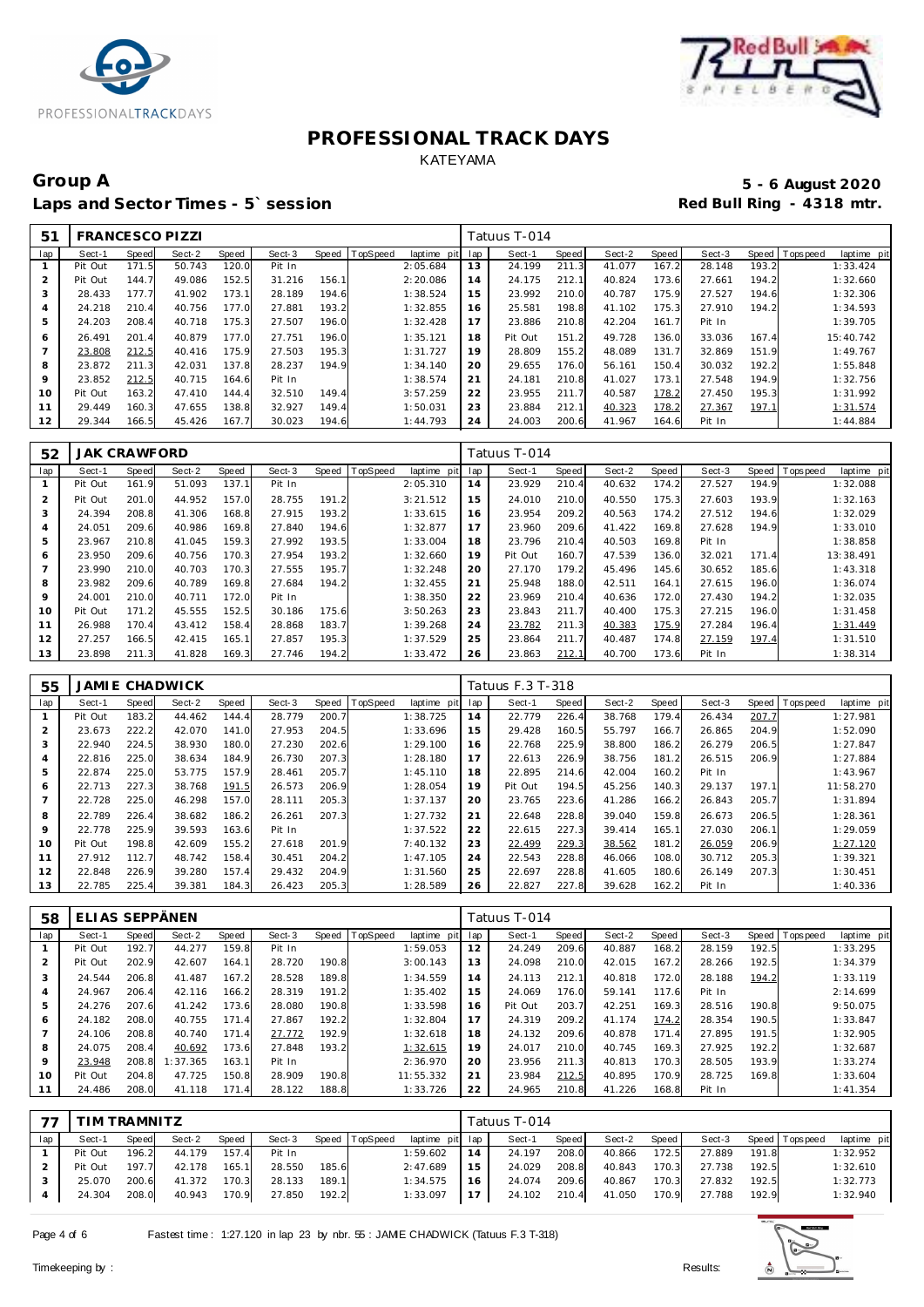



### Laps and Sector Times - 5' session

# Group A 5 - 6 August 2020<br>
Laps and Sector Times - 5`session **1990 and Sector Times - 5`session**

| 5               | 24.111  | 208.8 | 40.626 | 171.4 | 27.802 | 191.5 | 1:32.539 | 18 | 24.062  | 210.4 | 47.692 | 145.2            | Pit In |       | 1:49.420  |
|-----------------|---------|-------|--------|-------|--------|-------|----------|----|---------|-------|--------|------------------|--------|-------|-----------|
| 6               | 24.128  | 209.2 | 40.696 | 172.0 | 27.794 | 192.9 | 1:32.618 | 19 | Pit Out | 205.2 | 41.682 | 172.5            | 28.282 | 191.5 | 10:17.855 |
|                 | 24.083  | 209.2 | 40.837 | 169.8 | 27.838 | 192.9 | 1:32.758 | 20 | 24.235  | 208.8 | 41.047 | 171<br>$\cdot$ 4 | 27.952 | 192.9 | 1:33.234  |
| 8               | 24.040  | 210.0 | 40.739 | 168.8 | 27.796 | 192.9 | 1:32.575 | 21 | 24.184  | 210.0 | 41.556 | 72.0             | 27.853 | 192.9 | 1:33.593  |
| Q               | 24.042  | 210.0 | 40.752 | 169.8 | 27.703 | 192.5 | 1:32.497 | 22 | 24.008  | 210.0 | 40.774 | 170.9            | 28.049 | 191.8 | 1:32.831  |
| 10 <sup>°</sup> | 23.950  | 210.8 | 40.872 | 167.7 | 27.640 | 193.9 | 1:32.462 | 23 | 24.012  | 212.5 | 40.980 | 163.1            | 28.087 | 191.5 | 1:33.079  |
|                 | 23.862  | 211.7 | 42.368 | 167.2 | Pit In |       | 1:42.471 | 24 | 24.034  | 212.5 | 41.124 | 173.1            | 28.186 | 191.8 | 1:33.344  |
| 12              | Pit Out | 204.8 | 41.761 | 166.7 | 28.194 | 191.5 | 8:12.301 | 25 | 24.188  | 211.3 | 41.390 | 169.8            | Pit In |       | 1:44.448  |
| 13              | 24.171  | 209.2 | 40.914 | 169.8 | 27.987 | 191.2 | 1:33.072 | 26 |         |       |        |                  |        |       |           |

| 86             | <b>BENCE VALINT</b> |       |        |       |        |       |                |             |     | Tatuus T-014 |       |        |       |        |       |                                |
|----------------|---------------------|-------|--------|-------|--------|-------|----------------|-------------|-----|--------------|-------|--------|-------|--------|-------|--------------------------------|
| lap            | Sect-1              | Speed | Sect-2 | Speed | Sect-3 |       | Speed TopSpeed | laptime pit | lap | Sect-1       | Speed | Sect-2 | Speed | Sect-3 |       | Speed Tops peed<br>laptime pit |
|                | Pit Out             | 197.3 | 48.255 | 145.9 | Pit In |       |                | 1:58.063    | 12  | 24.104       | 210.0 | 41.088 | 163.1 | 27.986 | 194.2 | 1:33.178                       |
| 2              | Pit Out             | 202.9 | 43.467 | 150.0 | Pit In |       |                | 2:18.778    | 13  | 24.027       | 210.8 | 40.927 | 165.6 | 31.062 | 190.5 | 1:36.016                       |
| 3              | Pit Out             | 203.3 | 42.341 | 157.0 | Pit In |       |                | 2:19.573    | 14  | 24.524       | 210.4 | 41.288 | 162.7 | 28.309 | 193.5 | 1:34.121                       |
| $\overline{4}$ | Pit Out             | 202.5 | 42.305 | 158.8 | Pit In |       |                | 3:28.407    | 15  | 24.039       | 211.7 | 47.382 | 149.6 | Pit In |       | 1:51.980                       |
| 5              | Pit Out             | 147.9 | 43.716 | 158.4 | Pit In |       |                | 2:27.650    | 16  | Pit Out      | 195.9 | 45.289 | 153.0 | 30.180 | 187.8 | 12:32.196                      |
| 6              | Pit Out             | 203.7 | 41.974 | 161.2 | 30.718 | 179.4 |                | 4:26.054    | 17  | 26.361       | 210.0 | 42.927 | 156.1 | 29.824 | 189.8 | 1:39.112                       |
| $\overline{7}$ | 24.704              | 210.0 | 41.356 | 156.5 | 28.275 | 193.2 |                | 1:34.335    | 18  | 24.436       | 210.0 | 42.177 | 157.9 | 30.041 | 188.5 | 1:36.654                       |
| 8              | 24.206              | 211.3 | 41.173 | 161.2 | 28.152 | 192.9 |                | 1:33.531    | 19  | 24.290       | 210.8 | 41.483 | 156.1 | 28.727 | 190.1 | 1:34.500                       |
| 9              | 24.065              | 211.3 | 41.005 | 161.2 | 28.130 | 193.2 |                | 1:33.200    | 20  | 24.243       | 210.0 | 41.514 | 159.3 | 28.279 | 192.5 | 1:34.036                       |
| 10             | 24.074              | 210.0 | 41.047 | 162.2 | 28.004 | 193.5 |                | 1:33.125    | 21  | 24.275       | 210.0 | 41.410 | 158.8 | 28.797 | 193.2 | 1:34.482                       |
| 11             | 23.981              | 211.3 | 41.121 | 165.6 | 28.114 | 191.5 |                | 1:33.216    | 22  | 24.379       | 210.8 | 41.564 | 157.4 | Pit In |       | 1:45.375                       |

| 87  |         |       | OLI VER BEARMAN |       |        |       |                 |                |     | Tatuus T-014 |       |        |       |        |       |                |                |
|-----|---------|-------|-----------------|-------|--------|-------|-----------------|----------------|-----|--------------|-------|--------|-------|--------|-------|----------------|----------------|
| lap | Sect-1  | Speed | Sect-2          | Speed | Sect-3 | Speed | <b>TopSpeed</b> | laptime<br>pit | lap | Sect-1       | Speed | Sect-2 | Speed | Sect-3 |       | Speed Topspeed | laptime<br>pit |
|     | Pit Out | 189.7 | 45.109          | 133.0 | Pit In |       |                 | 1:59.081       | 13  | 24.045       | 210.4 | 40.632 | 168.2 | 27.935 | 187.8 |                | 1:32.612       |
| 2   | Pit Out | 196.9 | 41.781          | 164.6 | 28.261 | 192.2 |                 | 2:35.622       | 14  | 24.178       | 210.4 | 40.608 | 174.2 | 27.761 | 194.6 |                | 1:32.547       |
| 3   | 24.197  | 212.9 | 40.842          | 171.4 | 27.745 | 194.2 |                 | 1:32.784       | 15  | 24.062       | 211.7 | 40.781 | 170.3 | 27.521 | 196.0 |                | 1:32.364       |
| 4   | 24.051  | 210.4 | 40.583          | 168.8 | 28.493 | 192.5 |                 | 1:33.127       | 16  | 24.946       | 193.8 | 52.842 | 125.9 | Pit In |       |                | 2:11.504       |
| 5   | 24.144  | 211.3 | 40.605          | 173.6 | 27.594 | 190.1 |                 | 1:32.343       | 17  | Pit Out      | 205.6 | 41.858 | 172.0 | 27.684 | 195.3 |                | 9:58.034       |
| 6   | 24.047  | 210.8 | 40.540          | 171.4 | 27.698 | 194.9 |                 | 1:32.285       | 18  | 23.921       | 212.5 | 40.691 | 174.2 | 27.684 | 194.2 |                | 1:32.296       |
| 7   | 23.905  | 211.3 | 40.337          | 168.8 | 27.434 | 195.3 |                 | 1:31.676       | 19  | 23.794       | 216.4 | 40.765 | 168.2 | 27.802 | 194.6 |                | 1:32.361       |
| 8   | 23.871  | 210.8 | 41.045          | 129.5 | 28.562 | 194.2 |                 | 1:33.478       | 20  | 23.853       | 212.5 | 40.627 | 169.8 | 28.009 | 183.1 |                | 1:32.489       |
| 9   | 23.919  | 211.3 | 40.446          | 171.4 | 27.370 | 194.6 |                 | 1:31.735       | 21  | 24.246       | 212.5 | 40.798 | 165.6 | 28.197 | 193.5 |                | 1:33.241       |
| 10  | 24.319  | 209.2 | 44.939          | 141.7 | Pit In |       |                 | 1:44.508       | 22  | 23.980       | 213.4 | 41.394 | 167.2 | 31.646 | 192.5 |                | 1:37.020       |
| 11  | Pit Out | 204.0 | 41.394          | 166.2 | 27.803 | 194.2 |                 | 12:02.571      | 23  | 24.363       | 212.1 | 41.021 | 171.4 | Pit In |       |                | 1:40.692       |
| 12  | 24.113  | 210.0 | 40.854          | 172.0 | 27.589 | 193.9 |                 | 1:32.556       | 24  |              |       |        |       |        |       |                |                |

| 95      | VLAD LOMKO |                       |        |       |        |       |                  |                 |    | Tatuus T-014 |       |        |       |        |       |                                |
|---------|------------|-----------------------|--------|-------|--------|-------|------------------|-----------------|----|--------------|-------|--------|-------|--------|-------|--------------------------------|
| lap     | Sect-1     | Speed                 | Sect-2 | Speed | Sect-3 |       | Speed   TopSpeed | laptime pit lap |    | Sect-1       | Speed | Sect-2 | Speed | Sect-3 |       | Speed Tops peed<br>laptime pit |
|         | Pit Out    | 187.0                 | 45.104 | 146.3 | Pit In |       |                  | 1:59.690        | 11 | Pit Out      | 194.1 | 44.891 | 162.7 | 28.368 | 189.8 | 10:31.540                      |
|         | Pit Out    | 198.4                 | 42.133 | 164.1 | 28.974 | 189.5 |                  | 2:21.078        | 12 | 24.401       | 208.8 | 41.133 | 168.2 | 27.907 | 191.8 | 1:33.441                       |
|         | 24.937     | 204.0                 | 41.132 | 170.9 | 28.084 | 191.8 |                  | 1:34.153        | 13 | 24.078       | 210.0 | 40.692 | 170.3 | 27.878 | 191.2 | 1:32.648                       |
|         | 24.302     | 207.6                 | 43.648 | 165.6 | 27.977 | 194.2 |                  | 1:35.927        | 14 | 23.991       | 212.5 | 41.016 | 168.8 | 27.973 | 193.2 | 1:32.980                       |
| 5       | 24.034     | 210.4                 | 40.825 | 170.3 | 27.868 | 196.0 |                  | 1:32.727        | 15 | 23.887       | 213.8 | 40.983 | 167.2 | 28.124 | 190.1 | 1:32.994                       |
| 6       | 23.900     | 211<br>$\overline{7}$ | 40.528 | 169.8 | 27.694 | 193.9 |                  | 1:32.122        | 16 | 24.240       | 210.4 | 40.830 | 169.8 | 28.222 | 191.5 | 1:33.292                       |
|         | 24.014     | 210.4                 | 41.957 | 166.2 | 27.738 | 194.6 |                  | 1:33.709        | 17 | 24.266       | 189.7 | 58.808 | 115.4 | Pit In |       | 2:13.948                       |
| 8       | 23.742     | 212.9                 | 40.563 | 166.7 | 27.676 | 194.9 |                  | 1:31.981        | 18 | Pit Out      | 186.7 | 42.902 | 152.5 | 28.943 | 191.8 | 9:21.012                       |
| $\circ$ | 23.758     | 214.2                 | 40.738 | 166.7 | 27.680 | 196.0 |                  | 1:32.176        | 19 | 24.315       | 209.2 | 41.486 | 165.6 | 28.034 | 191.8 | 1:33.835                       |
| 10      | 23.720     | 214.6                 | 43.032 | 147.5 | Pit In |       |                  | 1:43.113        | 20 | 24.114       | 210.4 | 57.897 | 134.7 | Pit In |       | 2:00.519                       |

| 212 | PAOLO BRAJNIK |       |        |       |        |       |          |             | Dallara 312 |         |       |        |       |        |       |            |             |  |
|-----|---------------|-------|--------|-------|--------|-------|----------|-------------|-------------|---------|-------|--------|-------|--------|-------|------------|-------------|--|
| lap | Sect-1        | Speed | Sect-2 | Speed | Sect-3 | Speed | TopSpeed | laptime pit | lap         | Sect-1  | Speed | Sect-2 | Speed | Sect-3 | Speed | T ops peed | laptime pit |  |
|     | Pit Out       | 171.2 | 43.391 | 154.7 | 28.771 | 199.6 |          | 1:39.263    | 10          | Pit Out | 169.9 | 45.357 | 174.8 | 27.326 | 201.1 |            | 20:01.223   |  |
|     | 23.638        | 215.5 | 39.840 | 181.8 | Pit In |       |          | 1:39.326    | 11          | 23.365  | 182.9 | 52.054 | 125.6 | Pit In |       |            | 1:57.946    |  |
| 3   | Pit Out       | 215.5 | 39.068 | 180.6 | 26.543 | 205.3 |          | 3:02.788    | 12          | Pit Out | 187.3 | 39.897 | 183.7 | 26.498 | 204.2 |            | 8:43.347    |  |
|     | 23.043        | 219.0 | 38.468 | 189.5 | 27.117 | 200.0 |          | 1:28.628    | 13          | 23.433  | 219.5 | 38.434 | 194.2 | 26.021 | 204.2 |            | 1:27.888    |  |
|     | 23.119        | 220.4 | 38.517 | 174.8 | 26.400 | 205.7 |          | 1:28.036    | 14          | 22.805  | 223.6 | 38.461 | 194.2 | 26.111 | 206.1 |            | 1:27.377    |  |
| 6   | 23.249        | 220.4 | 39.354 | 141.4 | 27.919 | 205.3 |          | 1:30.522    | 15          | 22.970  | 220.4 | 38.283 | 192.2 | 25.960 | 202.2 |            | 1:27.213    |  |
|     | 23.018        | 223.1 | 39.450 | 144.0 | 27.227 | 203.0 |          | 1:29.695    | 16          | 22.915  | 222.2 | 38.658 | 187.5 | 26.146 | 204.5 |            | 1:27.719    |  |
| 8   | 23.098        | 220.8 | 38.148 | 190.1 | 26.461 | 205.7 |          | 1:27.707    | 17          | 22.741  | 212.9 | 45.145 | 190.8 | Pit In |       |            | 1:40.828    |  |
| 9   | 24.228        | 222.2 | 41.944 | 183.7 | Pit In |       |          | 1:39.649    | 18          |         |       |        |       |        |       |            |             |  |